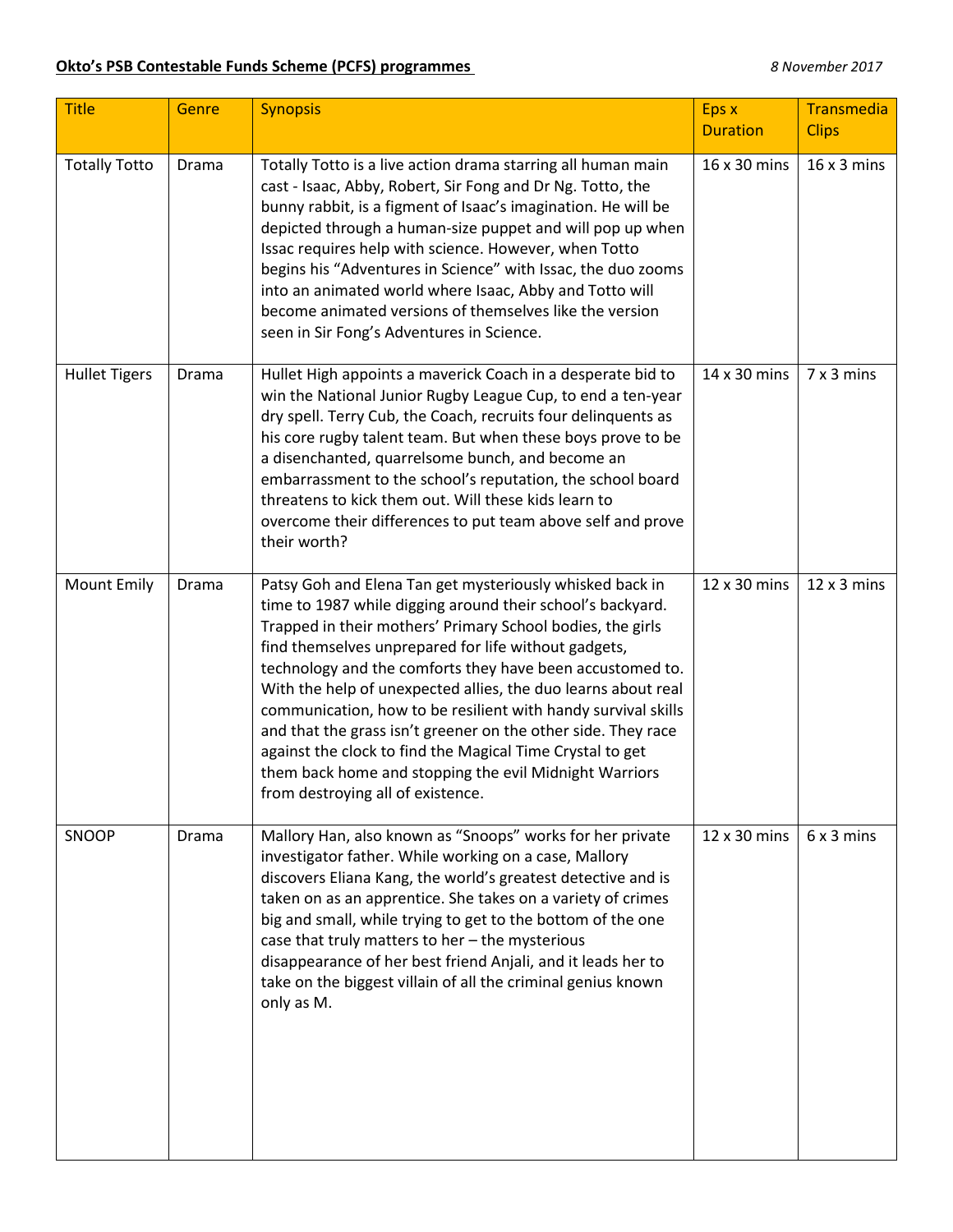## **Okto's PSB Contestable Funds Scheme (PCFS) programmes** *8 November 2017*

| <b>Title</b>                                   | Genre             | <b>Synopsis</b>                                                                                                                                                                                                                                                                                                                                                                                                                                                                                                                                                                                                              | Eps x<br><b>Duration</b> | Transmedia<br><b>Clips</b> |
|------------------------------------------------|-------------------|------------------------------------------------------------------------------------------------------------------------------------------------------------------------------------------------------------------------------------------------------------------------------------------------------------------------------------------------------------------------------------------------------------------------------------------------------------------------------------------------------------------------------------------------------------------------------------------------------------------------------|--------------------------|----------------------------|
| <b>Basic Mini-</b><br>tary Training            | Info-<br>tainment | Four teams of children are enlisted together with their<br>parents to survive in a back-to-basic field camp. Racing<br>against the clock, relationship between parents and children<br>crumble as the kids are thrown to the frontline to compete<br>in a series of challenges while their parents can only stay on<br>the side and instruct. The parent can use an ultimate lifeline<br>- the Red Alarm Siren. The siren authorize the parent to step<br>in and attempts a rescue effort. However, the clock will<br>count down even faster and punishment will be meted out<br>to those who fail to complete the missions. | 10 x 30 mins             | $10 \times 3$ mins         |
| Make it<br>Count                               | Info-<br>tainment | Make It Count is a programme that takes Math and applies it<br>to the everyday and help children (as well as their parents)<br>discover the joys of Math. This show will prove that there is<br>more to Math than formulae and rote learning, and that not<br>only are we living Math principles all the time without<br>realizing it, when we become aware of it we can manipulate<br>Math to improve our lives. If you have ever hated Math, ever<br>been baffled by it, ever wanted to make sense of it, Make It<br>Count is the programme for you.                                                                       | 12 x 30 mins             | $12 \times 3$ mins         |
| The World<br>According to<br>Marie and<br>Argo | Info-<br>tainment | Set in Singapore and at 11 years old, Marie is your average<br>primary school student, she struggles with finishing<br>homework and figuring out why her broadband signal is so<br>weak in her bedroom. Her trusty partner-in-crime, ARGO is<br>an alien robot with a mission. He seems to be asking the<br>same question but from a different perspective - what is<br>broadband? Together they investigate the principles of<br>S.T.E.M. and learn a thing or two about Singapore along the<br>way.                                                                                                                        | 13 x 30 mins             | $7 \times 3$ mins          |
| Word Whiz<br>or Slime Pit                      | Info-<br>tainment | A gameshow designed to educate while leveraging on<br>children's natural inclination to play, love for puzzles or<br>games and sense of competition as a motivator. We<br>designed the Slime Pit as a means of elimination. This wacky<br>exit will appeal to their still immature and somewhat gross<br>sense of humour. In the bonus round, the tables are turned.<br>The child is the one with the power and control $-$ the Word<br>Whiz gets an opportunity to send the Host, an adult, to the<br>Hot Seat and dump him into the Slime Pit!                                                                             | 11 x 30 mins             | $11x3$ mins                |
| The Museum                                     | Info-<br>tainment | The Museum is an interactive studio-based, history focused,<br>game show for Primary school children. The show is set in a<br>quirky fictional museum, where 2 teams of 2 will compete<br>each week to answer questions and discover just how cool<br>Singapore's history is!                                                                                                                                                                                                                                                                                                                                                | 11 x 30 mins             | $11x3$ mins                |